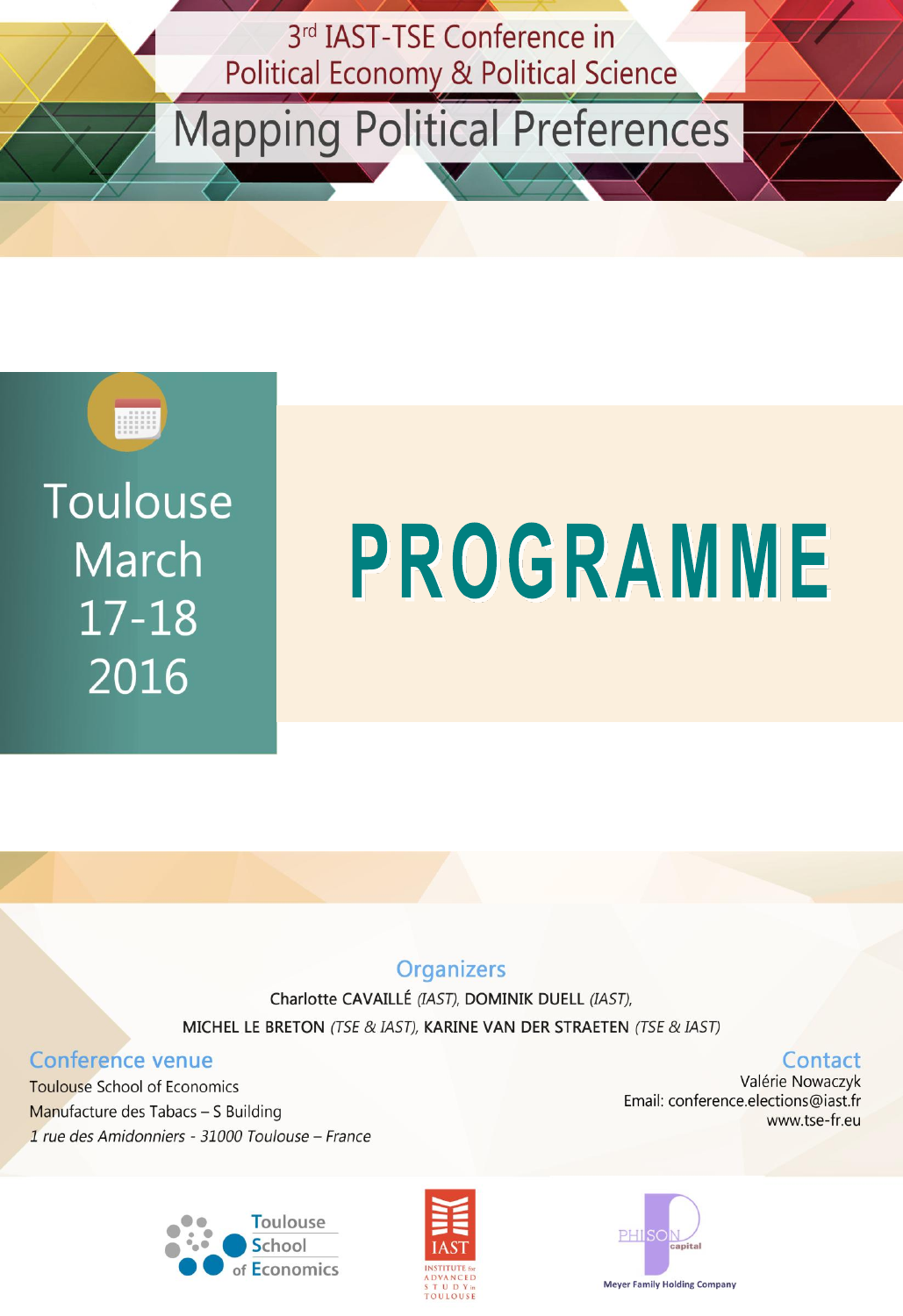## **Thursday, March 17th**

**Conference**: Auditorium MS001 **Coffee Break**: Room MS002 **Lunch**: Room MS002

| $10:00 - 10:30$ | <b>Registration and Welcome Coffee</b>                                                                                                                  |
|-----------------|---------------------------------------------------------------------------------------------------------------------------------------------------------|
| 10:30           | Opening words by David Austen-Smith, Northwestern University<br>& IAST Toulouse IDEX Chaire Holder<br>Keynote lecture introduction by Eric Gautier, TSE |
| 10:30 - 12:00   | <b>Keynote Lecture</b><br><b>Andrew Gelman, Columbia University</b><br>"Preferences in Political Mapping (Measuring, Modeling, and<br>Visualization)"   |
| 12:00 - 13:30   | Lunch                                                                                                                                                   |
| $13:30 - 15:15$ | Chair/Discussant: Daniel Chen, IAST                                                                                                                     |
|                 | Maya Sen & Matthiew Blackwell, Harvard University<br>"The Political Legacy of American Slavery""                                                        |
|                 | Daniel Chen, IAST<br>"The Political Economy of Beliefs: Why Fiscal and Social<br><b>Conservatives/Liberals Come Hand-in-Hand"</b>                       |
| $15:15 - 15:45$ | <b>Coffee Break</b>                                                                                                                                     |
| 15:45 - 16:45   | Chair/Discussant: Patrick Le Bihan, IAST                                                                                                                |
|                 | Daniel Stegmueller, University of Mannheim<br>"The Political Economy of Risk and Ideology"                                                              |

**20:00** *Dinner (by invitation only)*